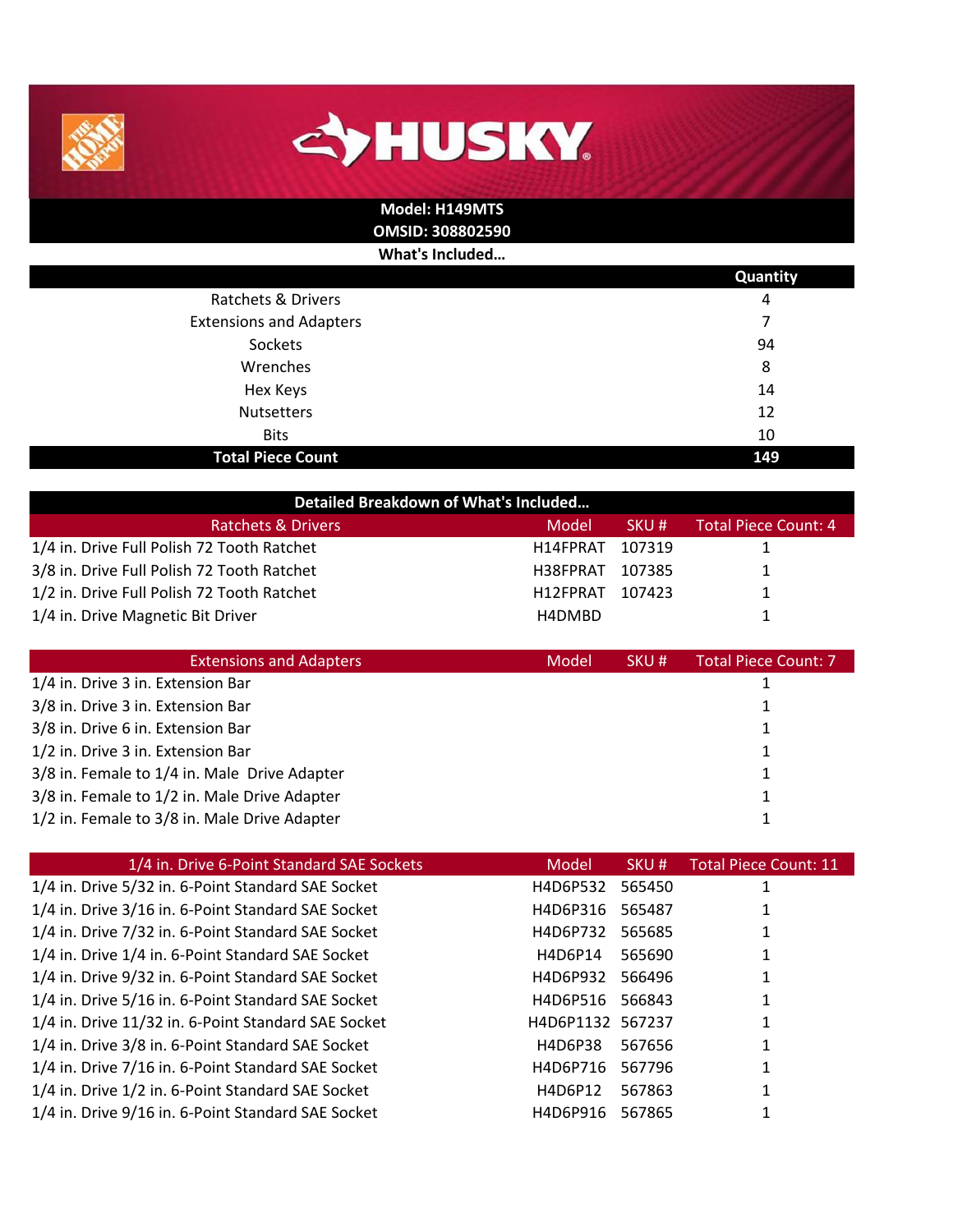| 1/4 in. Drive 6-Point Standard Metric Sockets       | Model | SKU# | <b>Total Piece Count: 10</b> |
|-----------------------------------------------------|-------|------|------------------------------|
| 1/4 in. Drive 4 mm 6-Point Standard Metric Socket   |       |      |                              |
| 1/4 in. Drive 5 mm 6-Point Standard Metric Socket   |       |      |                              |
| 1/4 in. Drive 5.5 mm 6-Point Standard Metric Socket |       |      |                              |
| 1/4 in. Drive 6 mm 6-Point Standard Metric Socket   |       |      |                              |
| 1/4 in. Drive 7 mm 6-Point Standard Metric Socket   |       |      |                              |
| 1/4 in. Drive 8 mm 6-Point Standard Metric Socket   |       |      |                              |
| 1/4 in. Drive 9 mm 6-Point Standard Metric Socket   |       |      |                              |
| 1/4 in. Drive 10 mm 6-Point Standard Metric Socket  |       |      |                              |
| 1/4 in. Drive 11 mm 6-Point Standard Metric Socket  |       |      |                              |
| 1/4 in. Drive 12 mm 6-Point Standard Metric Socket  |       |      |                              |

| 1/4 in. Drive 6-Point Deep SAE Sockets         | Model | SKU# | <b>Total Piece Count: 7</b> |
|------------------------------------------------|-------|------|-----------------------------|
| 1/4 in. Drive 3/16 in. 6-Point Deep SAE Socket |       |      |                             |
| 1/4 in. Drive 7/32 in. 6-Point Deep SAE Socket |       |      |                             |
| 1/4 in. Drive 1/4 in. 6-Point Deep SAE Socket  |       |      |                             |
| 1/4 in. Drive 9/32 in. 6-Point Deep SAE Socket |       |      |                             |
| 1/4 in. Drive 5/16 in. 6-Point Deep SAE Socket |       |      |                             |
| 1/4 in. Drive 3/8 in. 6-Point Deep SAE Socket  |       |      |                             |
| 1/4 in. Drive 7/16 in. 6-Point Deep SAE Socket |       |      |                             |

| 1/4 in. Drive 6-Point Deep Metric Sockets      | Model | SKU# | <b>Total Piece Count: 5</b> |
|------------------------------------------------|-------|------|-----------------------------|
| 1/4 in. Drive 5 mm 6-Point Deep Metric Socket  |       |      |                             |
| 1/4 in. Drive 6 mm 6-Point Deep Metric Socket  |       |      |                             |
| 1/4 in. Drive 8 mm 6-Point Deep Metric Socket  |       |      |                             |
| 1/4 in. Drive 10 mm 6-Point Deep Metric Socket |       |      |                             |
| 1/4 in. Drive 12 mm 6-Point Deep Metric Socket |       |      |                             |

| 3/8 in. Drive 6-Point Standard SAE Sockets          | Model | SKU# | <b>Total Piece Count: 11</b> |
|-----------------------------------------------------|-------|------|------------------------------|
| 3/8 in. Drive 1/4 in. 6-Point Standard SAE Socket   |       |      |                              |
| 3/8 in. Drive 5/16 in. 6-Point Standard SAE Socket  |       |      |                              |
| 3/8 in. Drive 3/8 in. 6-Point Standard SAE Socket   |       |      |                              |
| 3/8 in. Drive 7/16 in. 6-Point Standard SAE Socket  |       |      |                              |
| 3/8 in. Drive 1/2 in. 6-Point Standard SAE Socket   |       |      |                              |
| 3/8 in. Drive 9/16 in. 6-Point Standard SAE Socket  |       |      |                              |
| 3/8 in. Drive 5/8 in. 6-Point Standard SAE Socket   |       |      |                              |
| 3/8 in. Drive 11/16 in. 6-Point Standard SAE Socket |       |      |                              |
| 3/8 in. Drive 3/4 in. 6-Point Standard SAE Socket   |       |      |                              |
| 3/8 in. Drive 13/16 in. 6-Point Standard SAE Socket |       |      |                              |
| 3/8 in. Drive 1 in. 6-Point Standard SAE Socket     |       |      |                              |

| 3/8 in. Drive 6-Point Standard Metric Sockets      | Model | SKU# | Total Piece Count: 14 |
|----------------------------------------------------|-------|------|-----------------------|
| 3/8 in. Drive 6 mm 6-Point Standard Metric Socket  |       |      |                       |
| 3/8 in. Drive 7 mm 6-Point Standard Metric Socket  |       |      |                       |
| 3/8 in. Drive 8 mm 6-Point Standard Metric Socket  |       |      |                       |
| 3/8 in. Drive 9 mm 6-Point Standard Metric Socket  |       |      |                       |
| 3/8 in. Drive 10 mm 6-Point Standard Metric Socket |       |      |                       |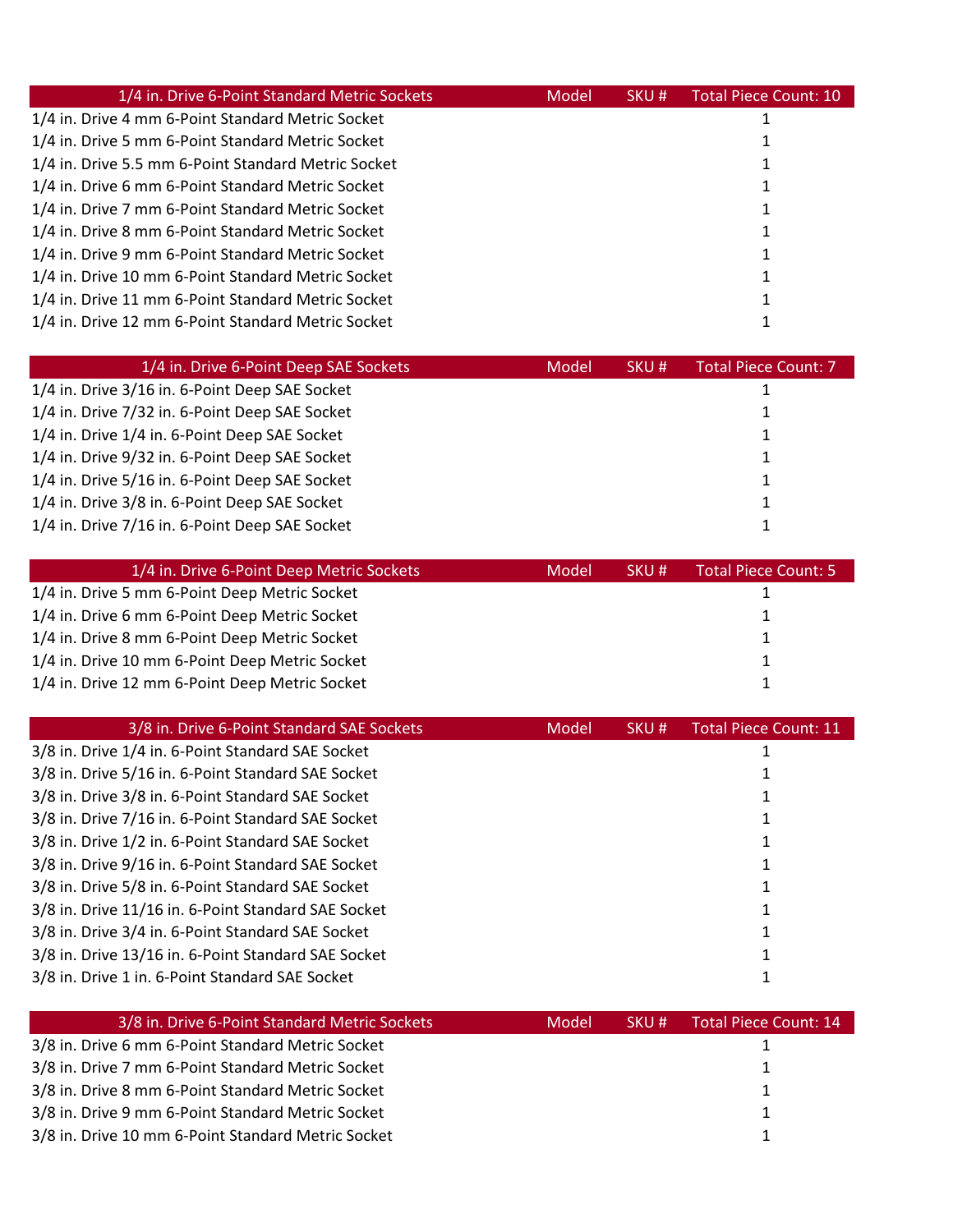3/8 in. Drive 11 mm 6-Point Standard Metric Socket 1 1 and 2008 1 1 and 2008 1 2 and 2008 1 2 and 3 and 3 and 3 and 3 and 4 and 3 and 3 and 3 and 3 and 3 and 3 and 3 and 3 and 3 and 3 and 3 and 3 and 3 and 3 and 3 and 3 an 3/8 in. Drive 12 mm 6-Point Standard Metric Socket 1 3/8 in. Drive 13 mm 6-Point Standard Metric Socket 1 3/8 in. Drive 14 mm 6-Point Standard Metric Socket 1 3/8 in. Drive 15 mm 6-Point Standard Metric Socket 1 3/8 in. Drive 16 mm 6-Point Standard Metric Socket 1 3/8 in. Drive 17 mm 6-Point Standard Metric Socket 1 3/8 in. Drive 18 mm 6-Point Standard Metric Socket 1 3/8 in. Drive 19 mm 6-Point Standard Metric Socket 1

| 3/8 in. Drive 6-Point Deep SAE Sockets          | Model | SKU# | <b>Total Piece Count: 8</b> |
|-------------------------------------------------|-------|------|-----------------------------|
| 3/8 in. Drive 5/16 in. 6-Point Deep SAE Socket  |       |      |                             |
| 3/8 in. Drive 3/8 in. 6-Point Deep SAE Socket   |       |      |                             |
| 3/8 in. Drive 7/16 in. 6-Point Deep SAE Socket  |       |      |                             |
| 3/8 in. Drive 1/2 in. 6-Point Deep SAE Socket   |       |      |                             |
| 3/8 in. Drive 9/16 in. 6-Point Deep SAE Socket  |       |      |                             |
| 3/8 in. Drive 5/8 in. 6-Point Deep SAE Socket   |       |      |                             |
| 3/8 in. Drive 11/16 in. 6-Point Deep SAE Socket |       |      |                             |
| 3/8 in. Drive 3/4 in. 6-Point Deep SAE Socket   |       |      |                             |

| 3/8 in. Drive 6-Point Deep Metric Sockets      | Model | SKU# | Total Piece Count: 9 |
|------------------------------------------------|-------|------|----------------------|
| 3/8 in. Drive 9 mm 6-Point Deep Metric Socket  |       |      |                      |
| 3/8 in. Drive 10 mm 6-Point Deep Metric Socket |       |      |                      |
| 3/8 in. Drive 11 mm 6-Point Deep Metric Socket |       |      |                      |
| 3/8 in. Drive 12 mm 6-Point Deep Metric Socket |       |      |                      |
| 3/8 in. Drive 13 mm 6-Point Deep Metric Socket |       |      |                      |
| 3/8 in. Drive 14 mm 6-Point Deep Metric Socket |       |      |                      |
| 3/8 in. Drive 15 mm 6-Point Deep Metric Socket |       |      |                      |
| 3/8 in. Drive 17 mm 6-Point Deep Metric Socket |       |      |                      |
| 3/8 in. Drive 18 mm 6-Point Deep Metric Socket |       |      |                      |

| 1/2 in. Drive 12-Point Standard SAE Sockets          | Model | SKU# | Total Piece Count: 9 |
|------------------------------------------------------|-------|------|----------------------|
| 1/2 in. Drive 3/8 in. 12-Point Standard SAE Socket   |       |      |                      |
| 1/2 in. Drive 7/16 in. 12-Point Standard SAE Socket  |       |      |                      |
| 1/2 in. Drive 1/2 in. 12-Point Standard SAE Socket   |       |      |                      |
| 1/2 in. Drive 9/16 in. 12-Point Standard SAE Socket  |       |      |                      |
| 1/2 in. Drive 5/8 in. 12-Point Standard SAE Socket   |       |      |                      |
| 1/2 in. Drive 3/4 in. 12-Point Standard SAE Socket   |       |      |                      |
| 1/2 in. Drive 7/8 in. 12-Point Standard SAE Socket   |       |      |                      |
| 1/2 in. Drive 15/16 in. 12-Point Standard SAE Socket |       |      |                      |
| 1/2 in. Drive 1 in. 12-Point Standard SAE Socket     |       |      |                      |

| 1/2 in. Drive 12-Point Standard Metric Sockets      | Model | SKU# | Total Piece Count: 10 |
|-----------------------------------------------------|-------|------|-----------------------|
| 1/2 in. Drive 10 mm 12-Point Standard Metric Socket |       |      |                       |
| 1/2 in. Drive 12 mm 12-Point Standard Metric Socket |       |      |                       |
| 1/2 in. Drive 14 mm 12-Point Standard Metric Socket |       |      |                       |
| 1/2 in. Drive 15 mm 12-Point Standard Metric Socket |       |      |                       |